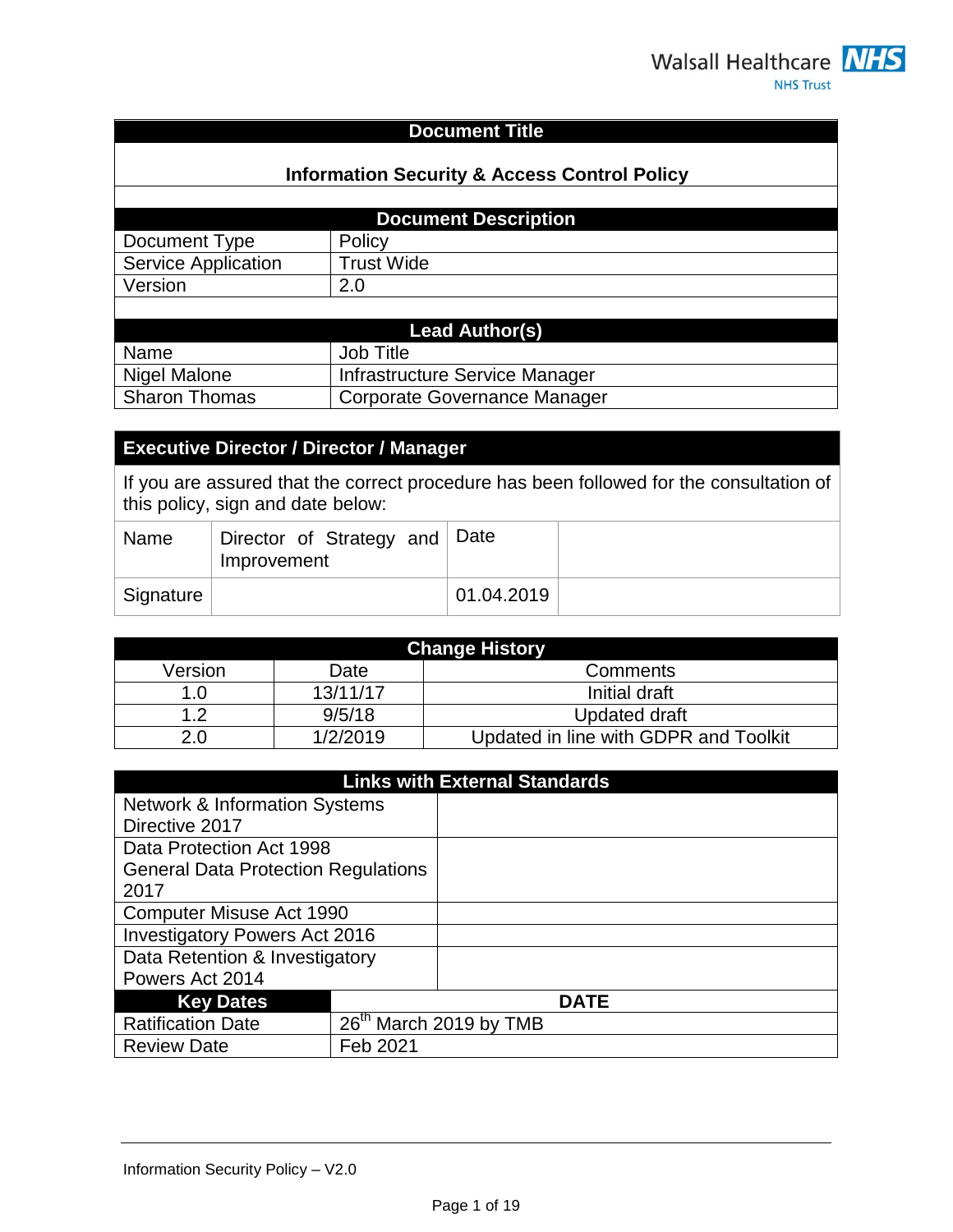#### **Executive Summary Sheet**

Document Title: **Information Security & Access Control Policy**

|                | <b>Please Tick (<math>\boxtimes</math>)</b>   This is a new document within the Trust | ا⊽ا |
|----------------|---------------------------------------------------------------------------------------|-----|
| as appropriate | This is a revised Document within the Trust                                           |     |

#### **What is the purpose of this document?**

To provide a balance between security and ease of use by providing a comprehensive and consistent approach to the security management of digital information across the Trust in line with the Department of Health Information Security Management NHS Code of Practice (April 2007)

#### **What key Issues does this document explore?**

This policy provides a comprehensive and consistent approach to the security management of information across the Trust. It will ensure continuous business capability, and minimise both the likelihood of occurrence and the impacts of any information security incidents.

#### **Who is this document aimed at?**

All staff working for Walsall Healthcare NHS Trust

#### **What other policies, guidance and directives should this document be read in conjunction with?**

IM&T policy WITS IT Security SOP [NHS Digital Standards](http://content.digital.nhs.uk/patientconf) NHS [Digital guidance for IT Systems in health & care settings](https://digital.nhs.uk/cyber-security/policy-and-good-practice-in-health-care/audit) RA Policy Disciplinary Policy Raising Concerns at Work (Whistleblowing) Policy Acceptable Use Guidelines Anti-Virus & Malware Guidelines Network & Information Systems Regulations 2017 The Data Protection Act (GDPR) 2018 Computer Misuse Act 1990 Information Governance and Management Strategy General Data Protection Regulations Policy and Procedures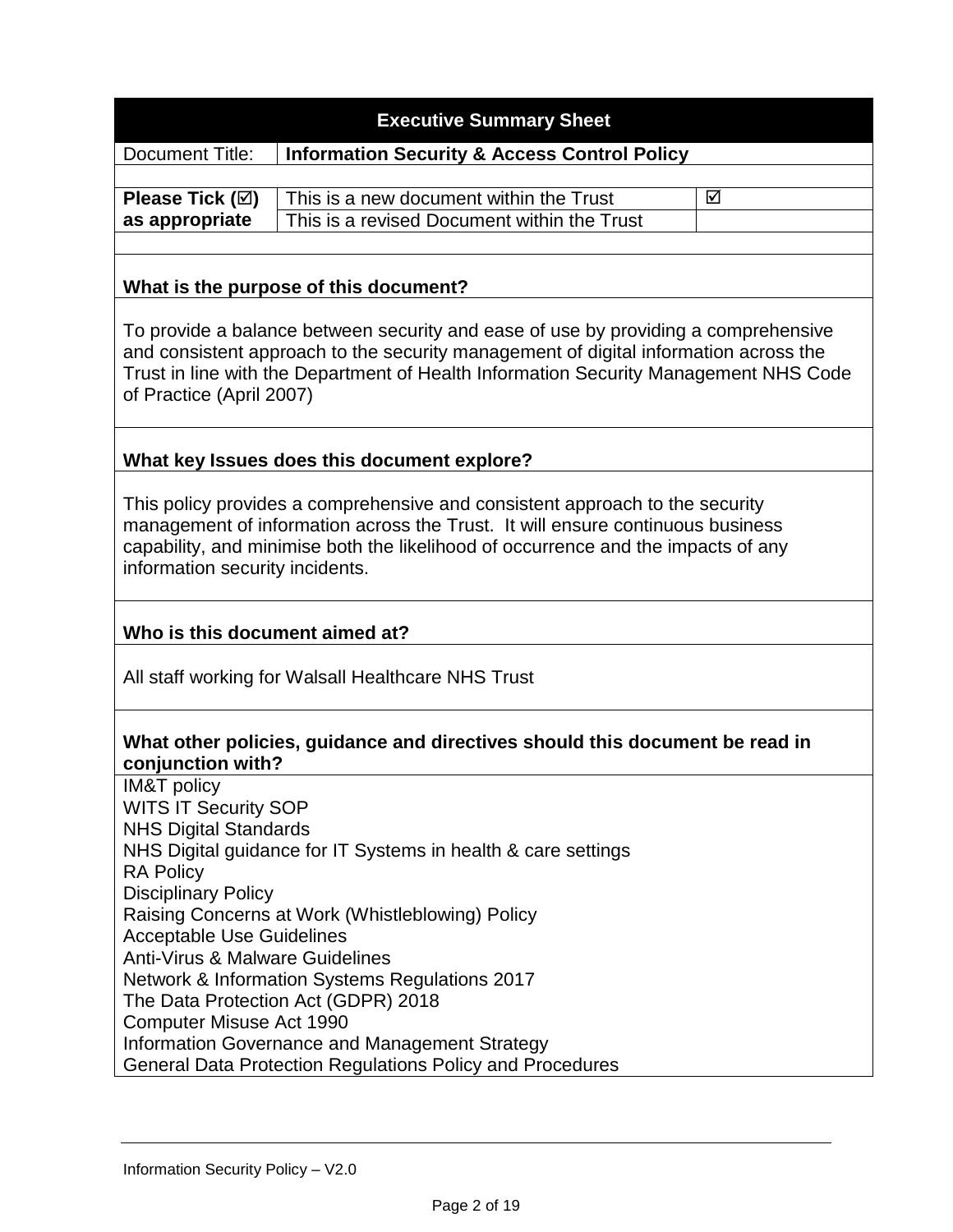## **How and when will this document be reviewed?**

At least every three years by the lead author or by an individual nominated by the lead Director.

## **CONTRIBUTION LIST**

#### **Key individuals involved in developing the document**

| <b>Name</b> | <b>Designation</b>                    |
|-------------|---------------------------------------|
|             | Infrastructure Service Manager        |
|             | <b>IT Service Delivery Manager</b>    |
|             | <b>Assistant Director IT Services</b> |
|             | Infrastructure Support Manager        |
|             | <b>Corporate Governance Manager</b>   |

#### **Circulated to the following for consultation**

| Name/Committee/Group/                  | <b>Designation</b>                        |
|----------------------------------------|-------------------------------------------|
| Intranet Forum                         |                                           |
| <b>Policies and Procedures Members</b> |                                           |
| Director of Strategy and Improvement   | Director of Strategy & Improvement & SIRO |
| <b>Threat Assessment Group (TAG)</b>   |                                           |
| Information Governance Steering Group  |                                           |
| (IGSG)                                 |                                           |
| Informatics Operational Group (IOG)    |                                           |
| Human Resource Management Group        |                                           |

#### **Version Control Summary**

#### **Significant or Substantive Changes from Previous Version**

A new version number will be allocated for every review even if the review brought about no changes. This will ensure that the process of reviewing the document has been tracked. The comments on changes should summarise the main areas/reasons for change.

When a document is reviewed the changes should be recorded using the tracking tool below in order to clearly show areas of change for the consultation process.

| <b>Version</b>   | <b>Date</b> | <b>Comments on Changes</b>           | <b>Author</b>               |
|------------------|-------------|--------------------------------------|-----------------------------|
| 0.1              |             | 13/11/17   Initial draft             |                             |
| 1.2              |             | $09/05/18$ Updated draft             |                             |
| 1.3              | 20/6/18     | <b>Updated draft</b>                 |                             |
| $\overline{2.0}$ |             | 01/02/19   Complete review following | <b>Corporate Governance</b> |
|                  |             | introduction of GDPR and best        | Manager                     |
|                  |             | practice exercise                    |                             |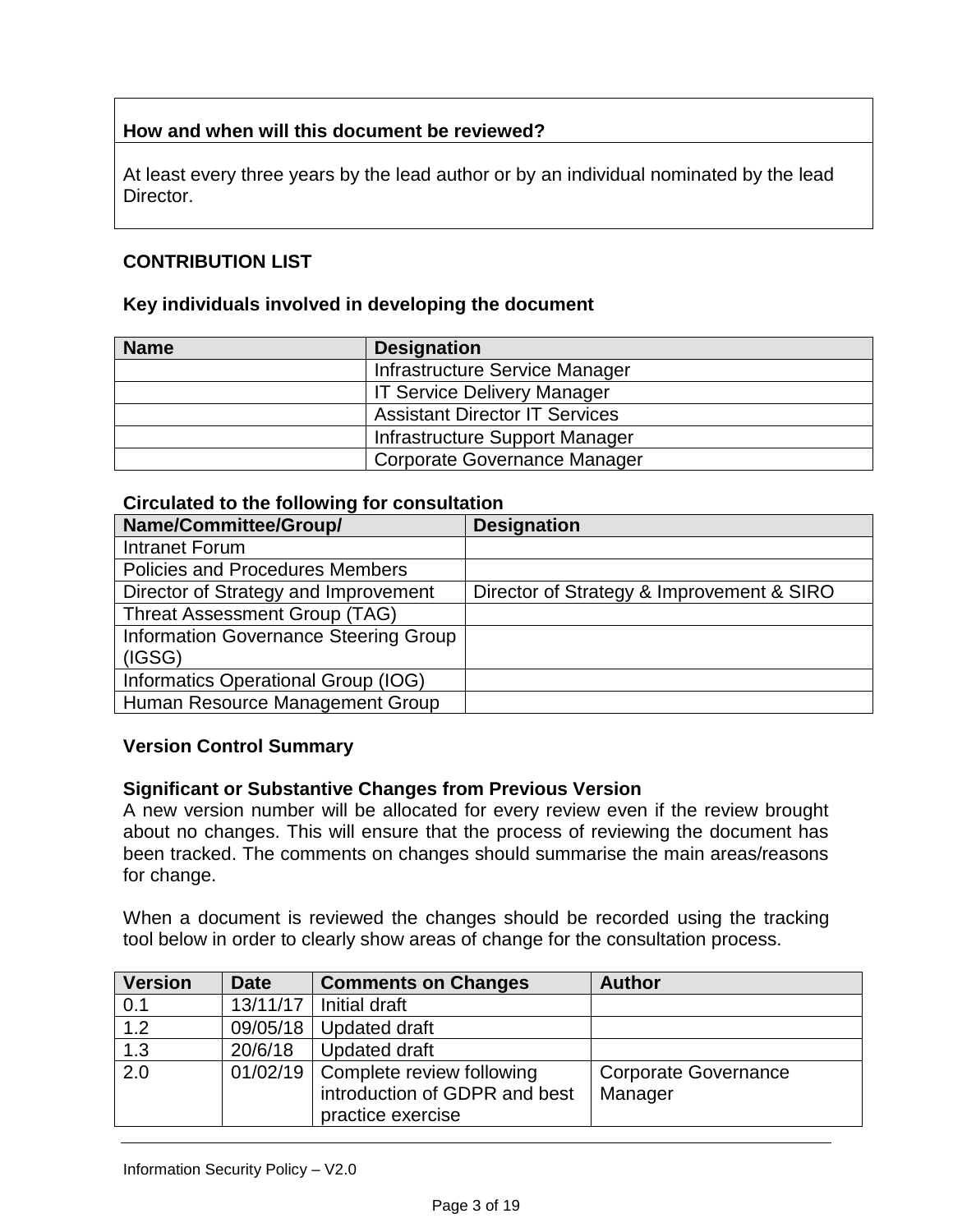|     | <b>Document Index</b>                  | Pg No |
|-----|----------------------------------------|-------|
| 1.  | Introduction                           | 5     |
| 2.  | Purpose                                | 5     |
| 3.  | Statement of Intent                    | 5     |
| 4.  | <b>Scope Limitations</b>               | 5     |
| 5.  | Roles and Responsibilities             | 6     |
| 6.  | Procedure                              | 8     |
| 7.  | <b>Equality Impact Assessment</b>      | 12    |
| 8.  | <b>Monitoring Control and Audit</b>    | 13    |
| 9.  | Training                               | 14    |
| 10. | Definitions / Glossary of Terms        | 14    |
|     | Best Practice, Evidence and References |       |

| <b>Appendices</b>                                   | Pg No |
|-----------------------------------------------------|-------|
| Checklist for the Review and Approval of Procedural | 15    |
| <b>Documents</b>                                    |       |
| <b>Equality Analysis Form</b>                       | 18    |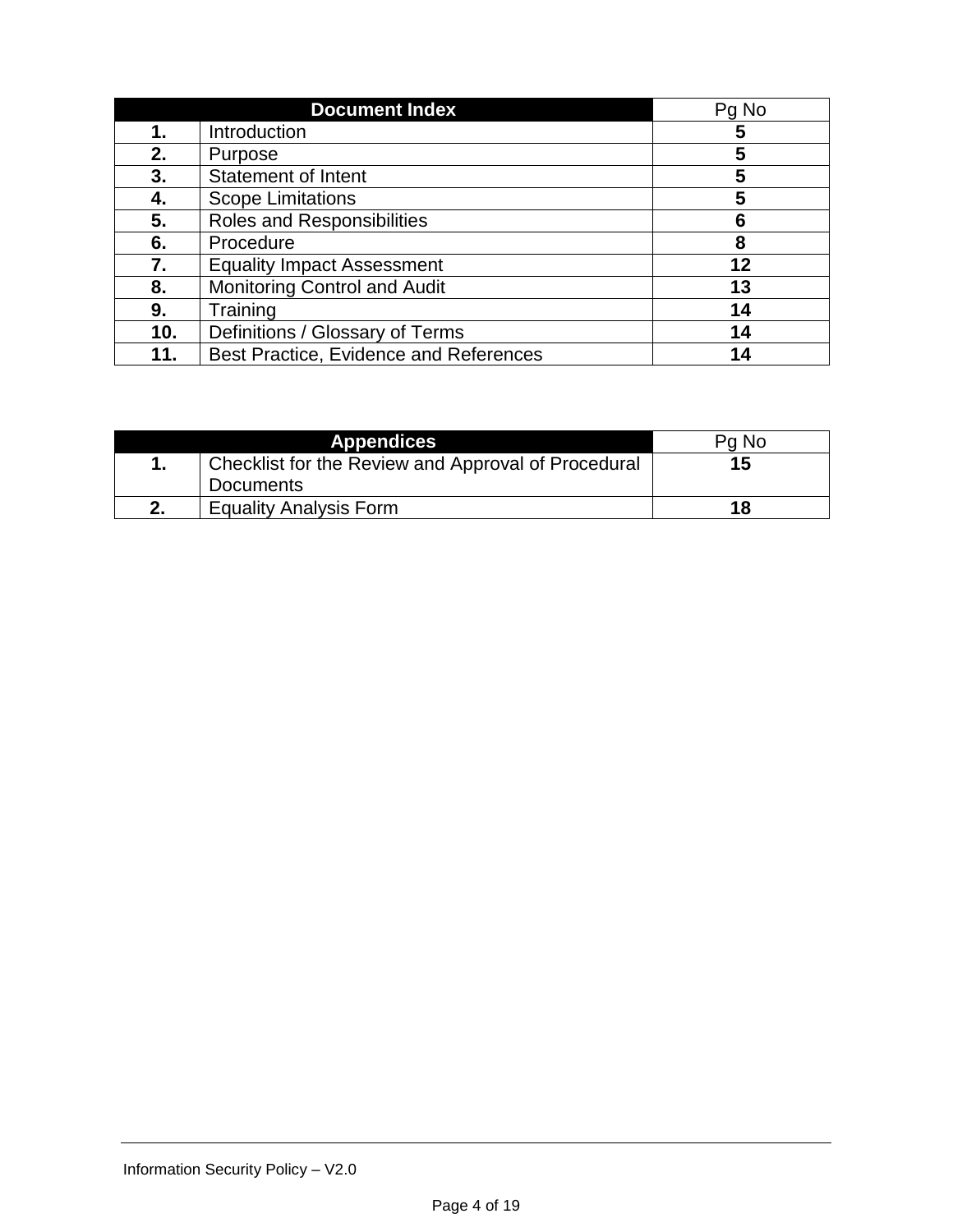## **INFORMATION SECURITY & ACCESS CONTROL POLICY**

## **1.0 INTRODUCTION**

The Information Security Policy outlines the approach, methodology and responsibilities for preserving the confidentiality, integrity and availability of the organisation's information. It is the overarching policy for information security and supported by specific technical security, operational security and security management procedures.

#### **2.0 Purpose of Policy**

The purpose of this Information Security and Access Control Policy and its associated documents is to ensure Walsall Healthcare NHS Trust has an overall digital information security management framework; to protect, to a consistently high standard, all Trust digital information assets, including patient records and other NHS corporate information from all potentially damaging threats, whether internal or external, deliberate or accidental.

All users of Trust IT systems must abide by the rules set out in this document. Users will be held personally responsible for failure to comply with the policy and may be subject to disciplinary action.

#### **3.0 Statement of Intent**

The trust is obliged to abide by all relevant UK and European Union legislation. The requirements to comply with this legislation shall be devolved to employees and agents of the Trust, who may be held personally accountable for any breaches of information security; failure to comply could result in the individual or the Trust being prosecuted. The Trust shall comply with the legislation, detailed in this document, and other legislation as appropriate.

#### **4.0 Scope and limitations**

This policy applies to all areas and activities of the Trust, including system accounts, and to all individual users employed by the Trust including contractors, volunteers, students, locum and agency staff, staff employed on honorary contracts, non-executive directors and any other individual or organisation granted access to Trust systems. This policy applies to all information held on electronic assets, including Trust information in transit and activities carried out on mobile devices.

#### **4.1 OBJECTIVES**

The objectives of this policy are to preserve:

**Confidentiality** – access to data is confined to those who have legitimate authority to view it.

**Integrity** – data is timely and accurate and detected or amended only by those specifically authorised to do so.

**Availability** – information shall be available and delivered to the right person, at the time when it is needed.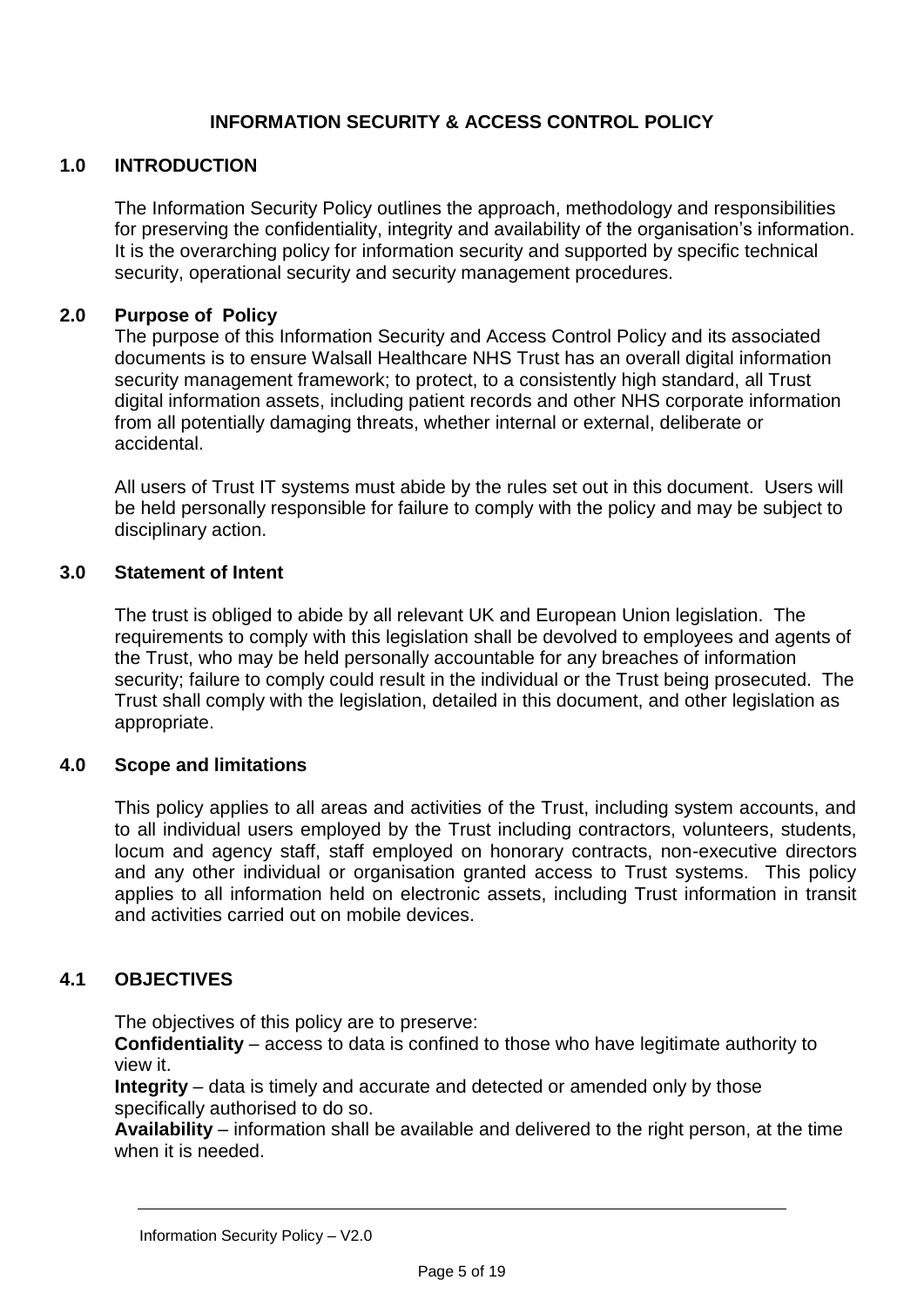# **5.0 ROLES AND RESPONSIBILTIES**

## **5.1 Members of the Information Governance Steering Group (IGSG)**

The Information Governance Steering Group comprises the Trust's SIRO, Information Governance Manager, IT Manager, divisional representatives as well as representatives from Informatics and Medical Records. Through this group, the Board is advised of common approaches to information governance/security and assured of Trust practices.

## **5.2 Caldicott Guardian**

The Caldicott Guardian is responsible for ensuring implementation of the Caldicott Principles and Data Security Standards with respect to Patient Confidential Data.

The aim of the Caldicott Guardian is to ensure the organisation implements the Caldicott principles and data security standards.

## **5.3 Senior Information Risk Owner (SIRO)**

The Senior Information Risk Owner (SIRO) is accountable for information risk within Walsall Healthcare NHS Trust and advises the Board on the effectiveness of information risk management across the organisation. Operational responsibility for Information Security shall be delegated by the SIRO to the Assistant Director of IT Services and the TAG.

#### **5.4 IT Security Management Team**

The Threat Assessment Group (TAG) is responsible for the day to day operational effectiveness of the Information Security Policy and its associated policies and processes. The TAG shall:

(i) Lead on the provision of expert advice to the organisation on all matters concerning information security, compliance with policies, setting standards and ensuring best practice.

(ii) Provide a central point of contact for information security.

(iii) Ensure the operational effectiveness of security controls and processes.

(iv) Monitor and co-ordinate the operation of the Information Security Management System.

(v) Be accountable to the SIRO and other bodies for Information Security across Walsall Healthcare NHS Trust.

(vi) Monitor potential and actual security breaches with appropriate expert security resource.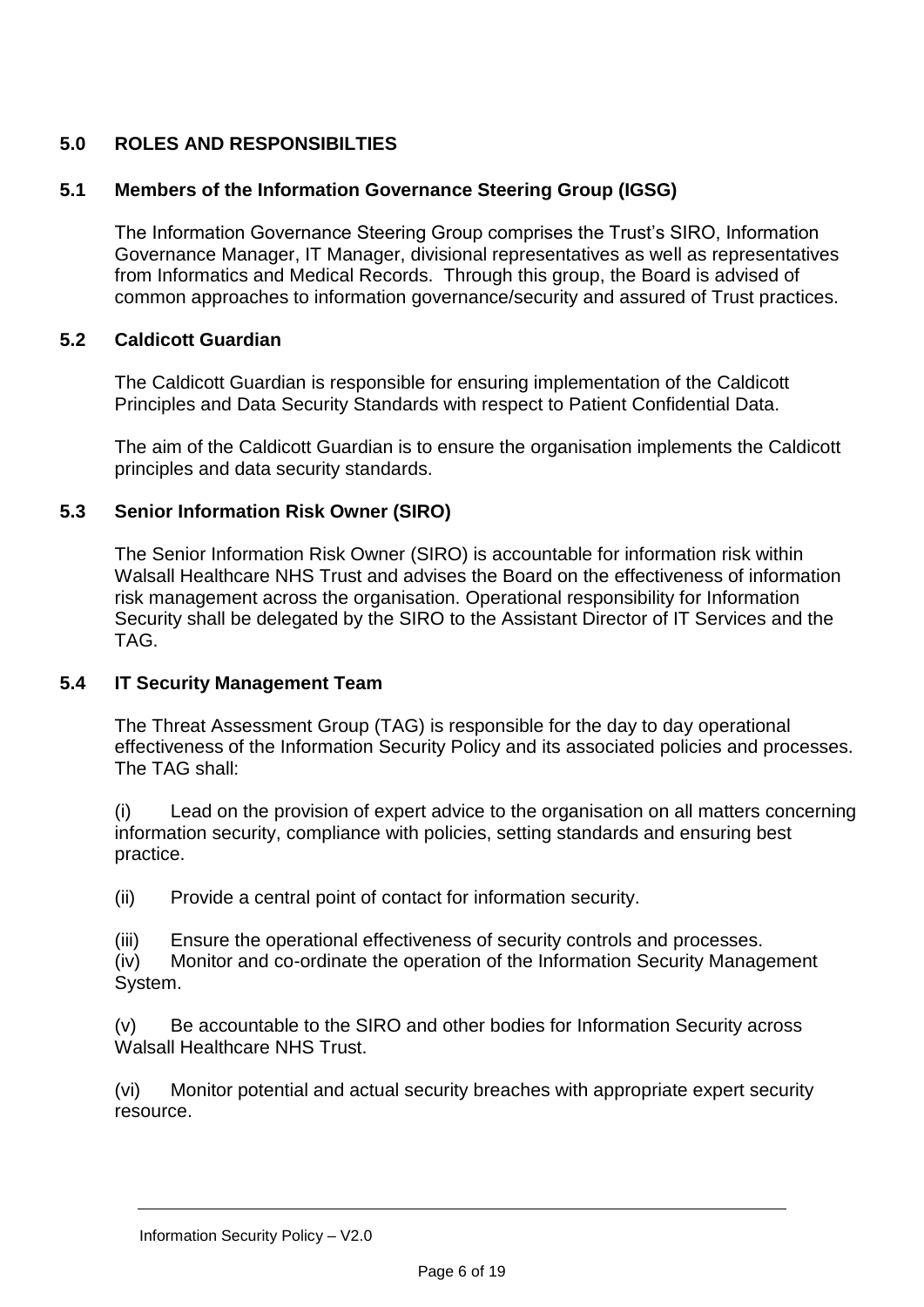## **5.5 Information Asset Owners/Local Record or Senior Managers**

The aim of the IAO role is to have a nominated role or person to be responsible for the management and control of information assets.

The Information Asset Owners (IAOs) are senior/responsible individuals involved in running the business area and shall be responsible for:

- (i) Understanding what information is held.
- (ii) Knowing what is added and what is removed.
- (iii) Understanding how information is moved.
- (iv) Knowing who has access and why.

## **5.6 All Staff (with individual responsibilities under the policy)**

Information Security and the appropriate protection of information assets is the responsibility of all users and individuals are expected at all times to act in a professional and responsible manner whilst conducting Walsall Healthcare NHS Trust business. All staff members are responsible for information security and remain accountable for their actions in relation to NHS and other UK Government information and information systems. Staff shall ensure that they understand their role and responsibilities, and that failure to comply with this policy may result in disciplinary action. This will be reinforced by yearly mandatory training.

#### **5.7 Data Protection Officer**

The Data Protection Officer is responsible for ensuring that Walsall Healthcare NHS Trust and its constituent business areas remain compliant at all times with Data Protection, Privacy & Electronic Communications Regulations, Freedom of Information Act and the Environmental Information Regulations. The Data Protection Officer shall:

(i) Lead on the provision of expert advice to the organisation on all matters concerning the Data Protection Act, compliance, best practice and setting and maintaining standards.

(ii) Provide a central point of contact for the Act both internally and with external stakeholders (including the Office of the Information Commissioner).

(iii) Communicate and promote awareness of the Act across the organisation.

(iv) Lead on matters concerning individual's right to access information held by Walsall Healthcare NHS Trust and the transparency agenda.

## **5.8 Assistant Director of IT Services**

The Assistant Director of IT has been delegated with responsibility for information security on behalf of the executive lead for IT for the Trust. The day to day activities required to effectively implement and maintain this policy will be performed through the IT Business Manager.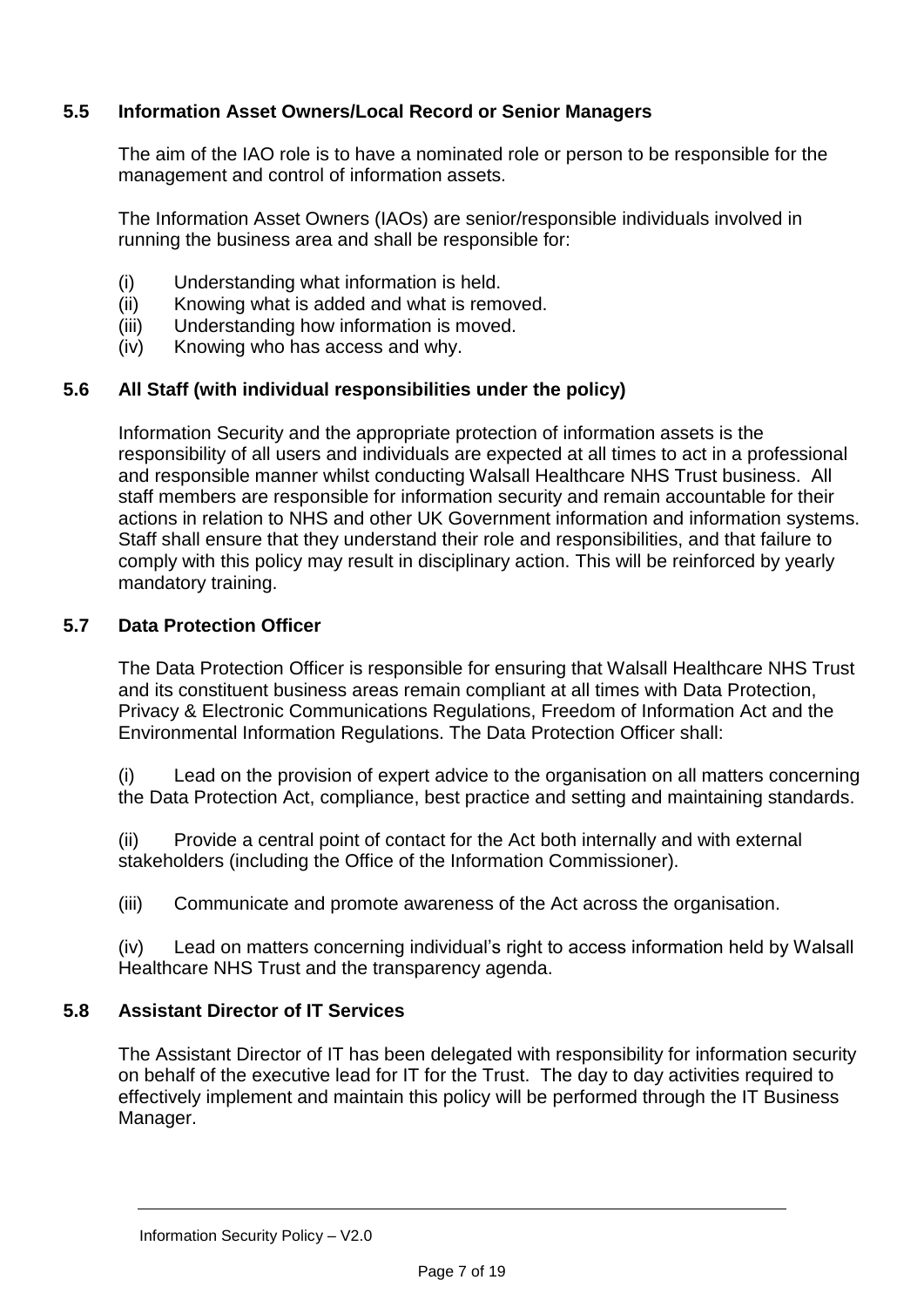## **6.0 PROCEDURE**

This policy sets out the high level framework for Information Security within the Trust.

In conjunction with information governance and data security principles, the aim of this policy is to establish and maintain the security and confidentiality of information within digital information systems, applications and networks owned or held by the Trust, by:

- Ensuring that all members of staff are aware of and fully comply with the relevant legislation as described in this and associated policies and procedures, through auditing, monitoring and reporting.

- Introducing a consistent approach to information security, ensuring that all members of staff fully understand their own responsibilities.

- Describing the principles of information security and explaining how they shall be implemented in the Trust.

- Creating and maintaining within the Trust a level of awareness of the need for information security as an integral part of the day to day business.

- Protecting information assets under the control of the Trust, to include any hosted or external applications.

- Ensuring staff do not remove information from the Trust unless approved to do so in consultation with Information Governance.

## **6.1 Contracts of Employment**

Staff security requirements are addressed at the recruitment stage and all contracts of employment will contain a confidentiality clause. Information security expectations of staff are including within appropriate job definitions.

## **6.2 Security Control of Assets**

Each IT asset, (hardware, software, application or data; internally or externally supplied) shall have a named Information Asset Owner (IAO) who shall be responsible for the information security of that asset. IAOs can be assisted by one or more Information Asset Administrators (IAA). Information Governance maintains a copy of the asset register.

The flow of data between an IAO's assets and any internal or external systems or parties shall be included in the asset register.

Agreements with suppliers shall include requirements to address information security risks.

### **6.3 Access Controls**

Only authorised personnel who have a justified and approved business need shall be given access to restricted services, or areas containing information systems or stored data. Exceptional access privileges will only be given with approval from the Senior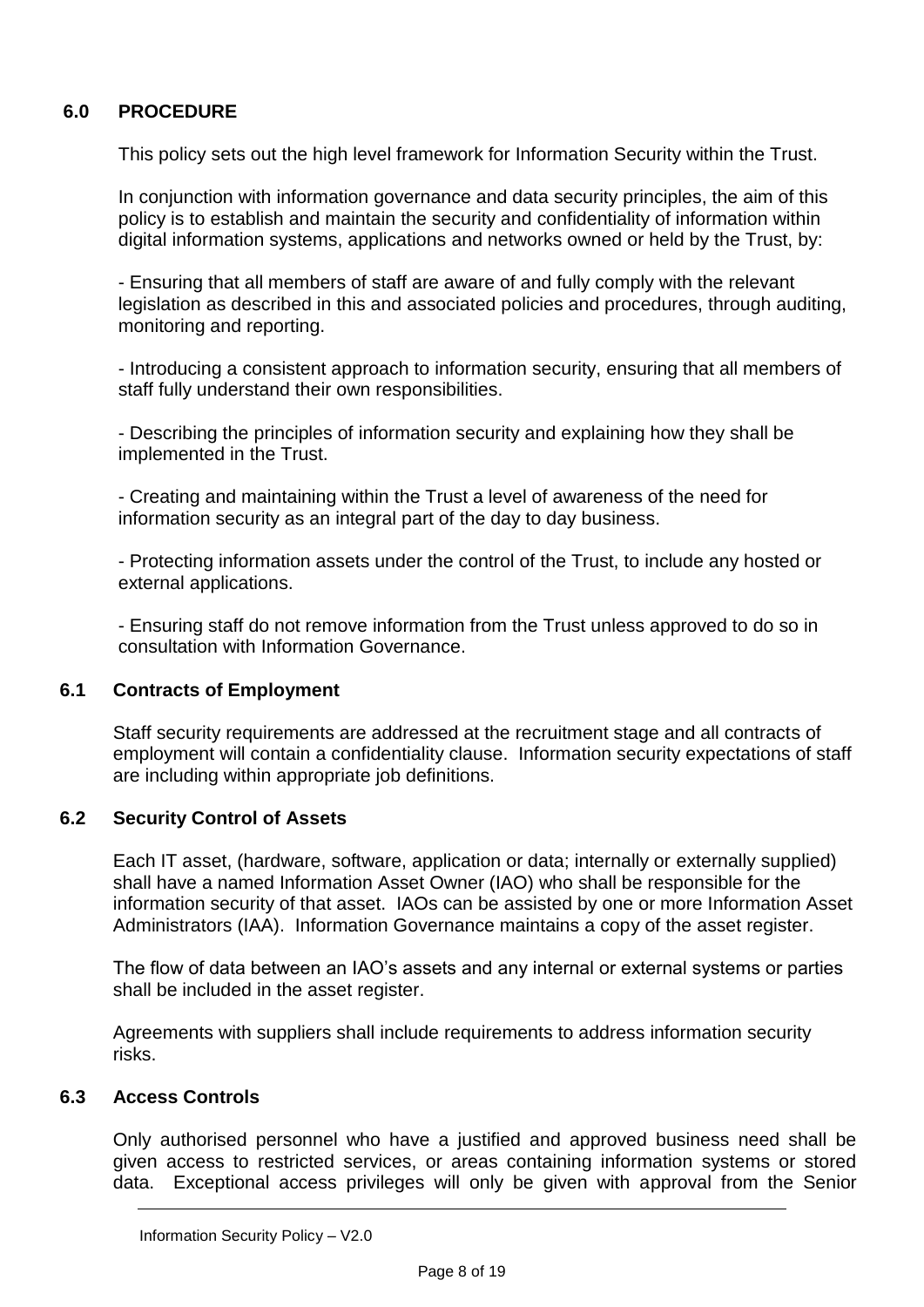Information Risk Owner (SIRO).

## **6.4 User Access Controls**

Access to information shall be restricted to authorised users who have a legitimate business need to access the information and in accordance with the principle of least privilege.

## **6.5 Computer Access Controls**

Access to computer facilities shall be restricted to authorised users who have a business need to use the facilities.

## **6.6 Application Access Control**

Access to data, system utilities and program source libraries shall be controlled and restricted to those authorised users who have a legitimate business need e.g. systems or database administrators. Authorisation to use an application shall depend on the availability of a licence from the supplier.

## **6.7 Digital Equipment Security**

In order to minimise loss of, or damage to, all assets, equipment shall be physically protected from threats and environmental hazards. This will be achieved by the effective use of suitable security measures i.e. physical controls within buildings, entry systems and secure storage facilities to protect assets from theft/damage.

#### **6.8 Computer and Network**

Management of computers shall be controlled through standard documented procedures that have been authorised by the Trust.

IT schedules back-ups on business critical databases and network files to enable recovery. Off-line, network disconnected copies shall be kept in addition to network accessible copies.

Trust digital equipment must not be used for private work, commercial activities, advertising or fundraising if not directly connected with the Trust, unless it has had formal Trust approval.

Network integrity shall be protected through employing segregation and cryptographic techniques where appropriate.

## **6.9 Remote Access**

Remote access to Trust network and systems shall be through software and services provided by the Trust which requires additional user authentication. Staff and third party suppliers using remote access facilities shall do so from private locations and using secure network connections.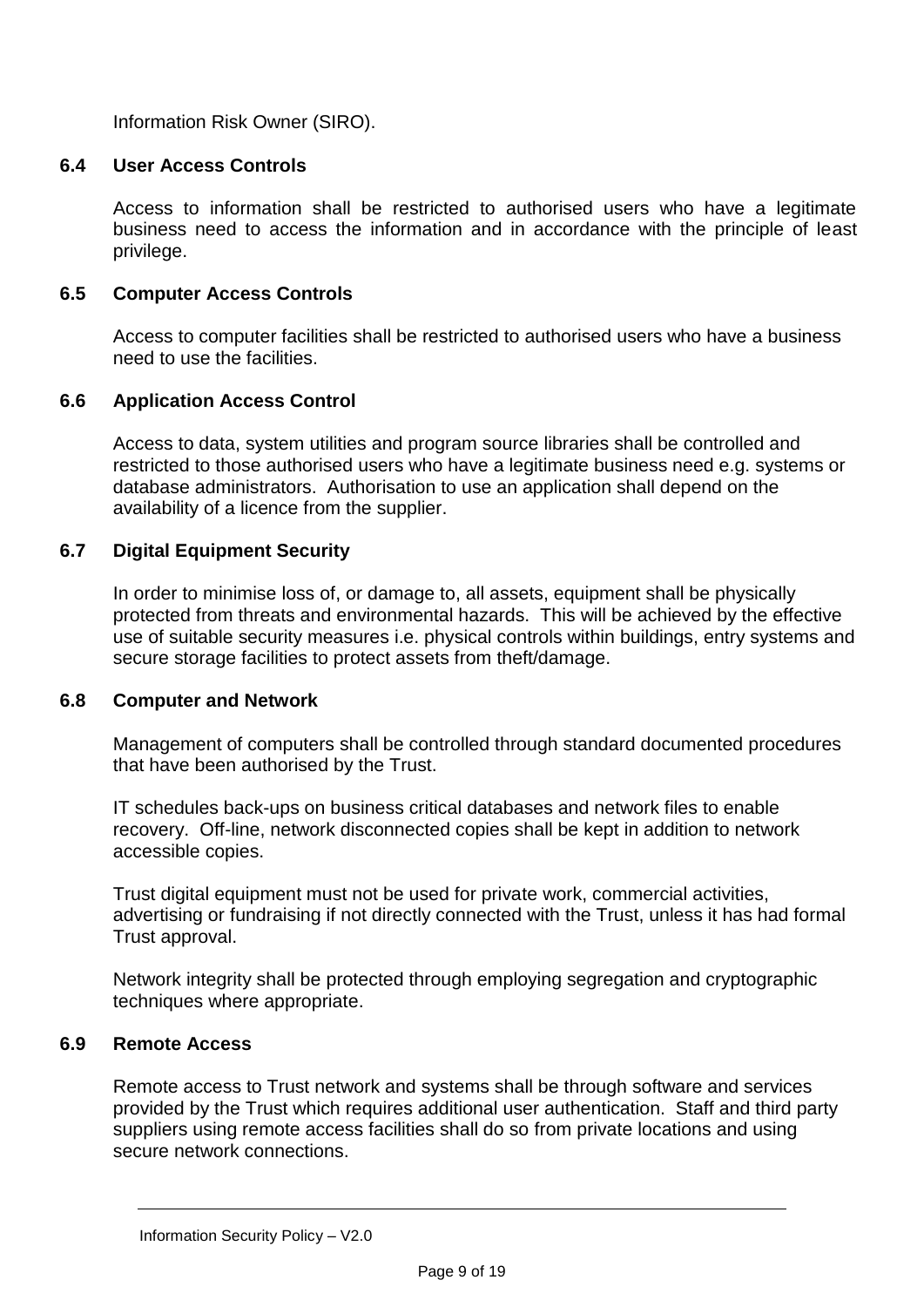Third party support access will be provided by IT Services, via accounts providing the least privilege necessary to perform the required duties for the shortest amount of time.

Staff shall ensure that computers used for remote access are using up to date malicious software ('malware') protection. Any personally identifiable data (PID) or Trust intellectual property accessed from remote locations shall not be stored locally.

Staff will ensure that family and friends do not have access to trust services and systems at the remote location. Staff will be aware of their surroundings when using mobile devices in public places so that members of the public or relatives do not view personal information.

## **6.10 Information Risk Assessment**

The principle of risk assessment and management requires the identification and quantification of information security risks in terms of their perceived value of asset, severity of impact and the likelihood of occurrence.

Once identified, information security risks shall be managed on a formal basis by their IAO in line with Risk Management Strategy and Policy. They shall be recorded within a baseline risk register and action plans shall be put in place to effectively manage those risks. The risk register and all associated actions shall be reviewed at regular intervals. These reviews shall help identify areas of continuing best practice and possible weakness, as well as potential risks that may have arisen since the last review was completed.

The NHS Digital good practice guides, National Cyber Security Centre (NCSC) 10 steps to Cyber Security, NCSC Cyber Essentials assurance framework and ISO 27001 Information Security Management Standard will be considered when risk assessing information security risks.

## **6.11 Information Security Events and Weaknesses**

All information security events and suspected weaknesses are to be reported to the IT Service Desk. All information security events shall be investigated to establish their cause and impacts with a view to avoiding similar events. Incidents and near misses will be reported in line with the Trusts Reporting and Management of Incidents, including serious incidents, policy. External event reporting will be in agreement between Information Governance and Information Technology departments.

The primary goal of handling an information security incident shall be to resume the normal security level, followed by the necessary recovery and corrective actions. Information security threat and vulnerability information is to be received and actively sought from a variety of authoritative and special interest information sharing sources.

Serious events that require forensic investigation will do so in accordance with the NHS Digital Forensic Readiness Good Practice Guide.

Reporting must happen as soon as the event is discovered.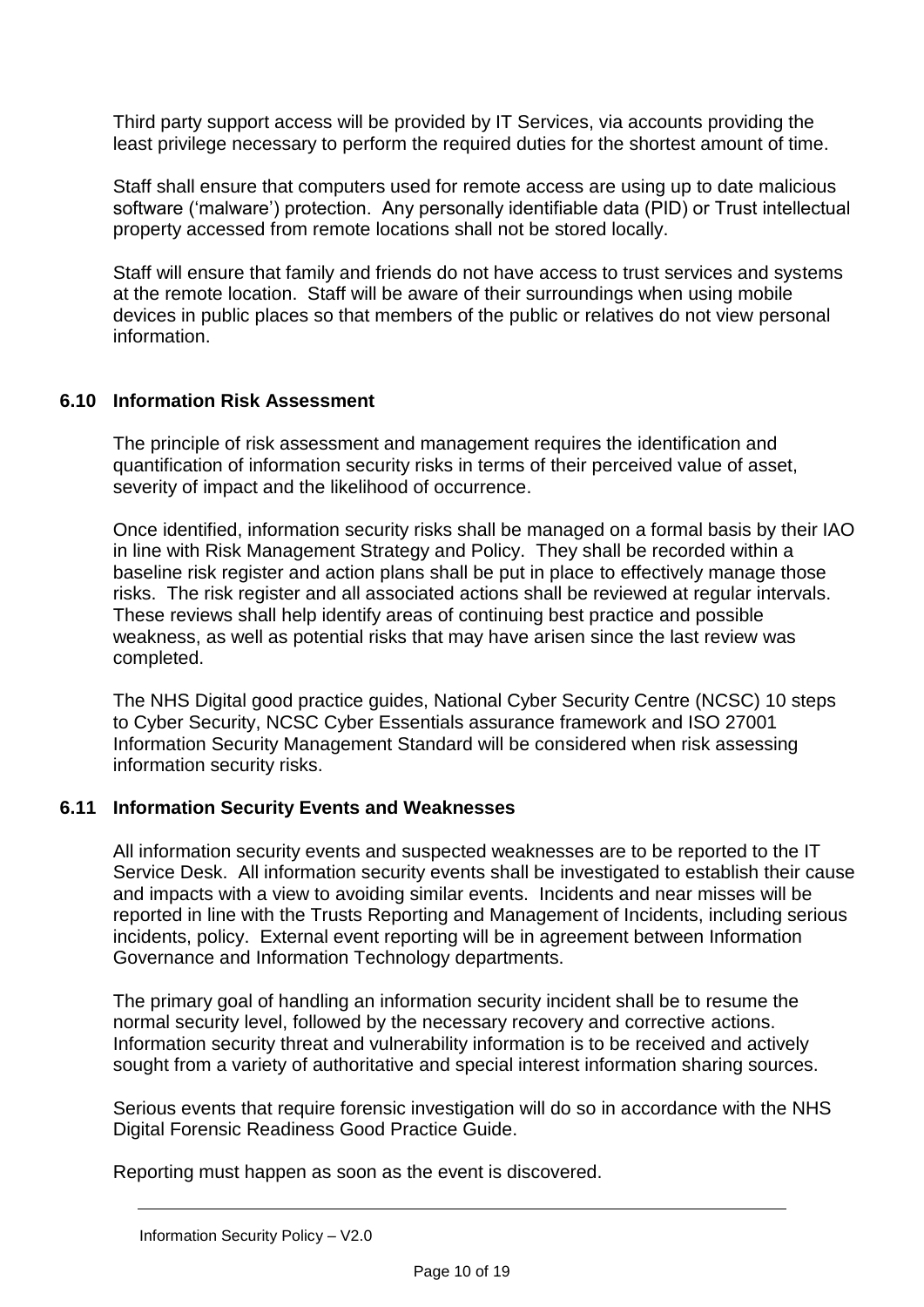Software and hardware shall be maintained through its lifetime with the implementation of updates and alternatives ('patches').

## **6.12 Protection from Malware**

The Trust shall use software countermeasures and management procedures to protect itself against the threat of malware. All staff shall be expected to co-operate fully with this policy. Users shall not install software on the Trusts property without permission from the Trust; any such requirements must be raised with the IT Service Desk, by logging a call. Users breaching this requirement may be subject to disciplinary action. The Trust shall undertake scans for vulnerabilities from malware.

## **6.13 User Media**

Removable media of all types that contain software or data from external sources, or that have been used on external digital equipment, require the approval of the Trust before they may be used on Trust systems. Read only access to removable media is permitted, provided such media is fully virus checked before being used on the Trusts equipment. Users breaching this requirement may be subject to disciplinary action.

# **6.14 Monitoring System Access and Use**

An audit trail of system access and data use by staff shall be maintained and reviewed on a regular basis; in so far as is practically possible, subject to technical limitations. The scope and retention of audit trail data shall be sufficient to support retrospective analysis of individuals' activities.

The Trust has in place routines to regularly audit compliance with this and other policies. In addition it reserves the right to monitor activity where it suspects that there has been a breach of policy. The Regulation of Investigatory Powers Act (2000) permits monitoring and recording of employees' electronic communications (including telephone communications) for the following reasons:

- establishing the existence of facts;
- investigating or detecting unauthorised use of the system;
- preventing or detecting crime;
- ascertaining or demonstrating standards which are achieved or ought to be achieved by persons using the system (quality control and training);
- in the interests of national security;
- ascertaining compliance with regulatory or self-regulatory practices or procedures.
- ensuring the effective operation of the system

Any monitoring will be undertaken in accordance with the above act and the Human Rights Act.

# **6.15 Accreditation of Information systems**

The Trust shall ensure that all new information systems, applications and networks include an approved security plan before they commence operation.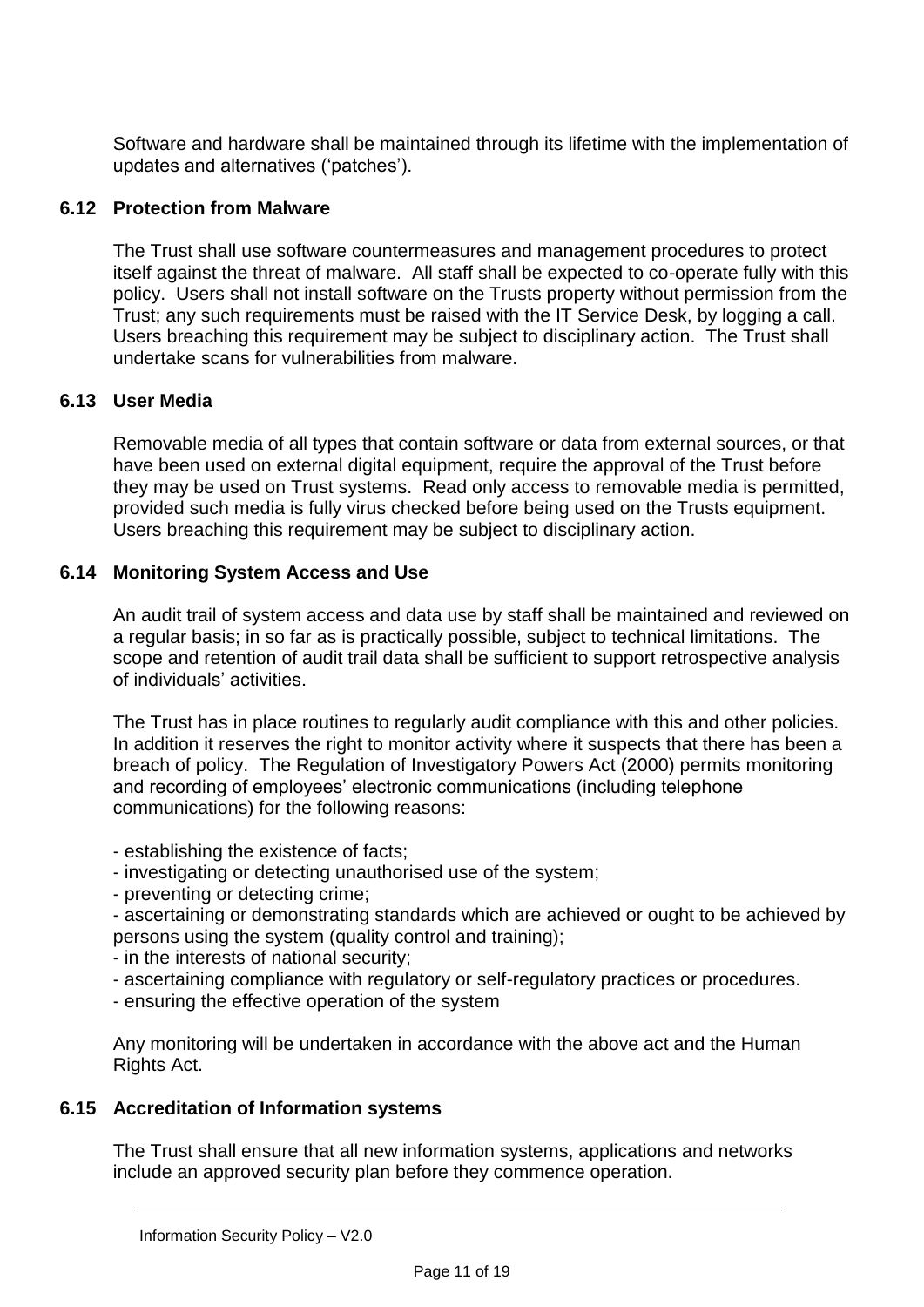IAOs are responsible for carrying out Impact Assessments, annual risk assessments/reviews for systems under their control.

## **6.16 System Change Control**

Changes to information systems, applications or networks shall be reviewed and approved by the Trust. IT changes are subject to the completion and approval of the 'Request for Change' form. System developments shall follow a defined life cycle.

## **6.17 Intellectual Property Rights**

The Trust shall ensure that all digital information products are properly licenced and approved by the Trust. The Trust will take appropriate steps to protect its intellectual property rights to any locally developed systems and will protect that right accordingly.

#### **6.18 Business Continuity & Disaster Recovery Plans**

The Trust shall ensure that business impact assessments, business continuity and disaster recovery plans are produced, tested and deployed when necessary for all mission critical digital information, applications, systems and networks.

#### **6.19 Digital Equipment Disposal**

NHS and third party systems which deal with personal identifiable data (PID), confidential or sensitive information will be disposed of in line with national requirements to prevent unauthorised disclosure.

All redundant equipment must be disposed of in line with:

- NHS Digital disposal and Destruction of Sensitive Data
- The Information Commissioner's Office (ICO) IT asset disposal for organisations
- The Waste Electronic and Electrical Equipment Directive (WEEE)

#### **7.0 EQUALITY IMPACT ASSESSMENT**

The users of this policy will take into account their statutory duty to promote equality and human rights and to act lawfully within current equality legislation and guidance.

This policy has been equality impact assessed and has been shown to have no adverse impact on any equality group.

The Trust will continue to monitor its effect and will assess again if negative impact is identified or at the review date.

#### **7.1 Financial implications**

Any financial implications will be considered as part of the annual budget setting process across the Trust.

Information Security Policy – V2.0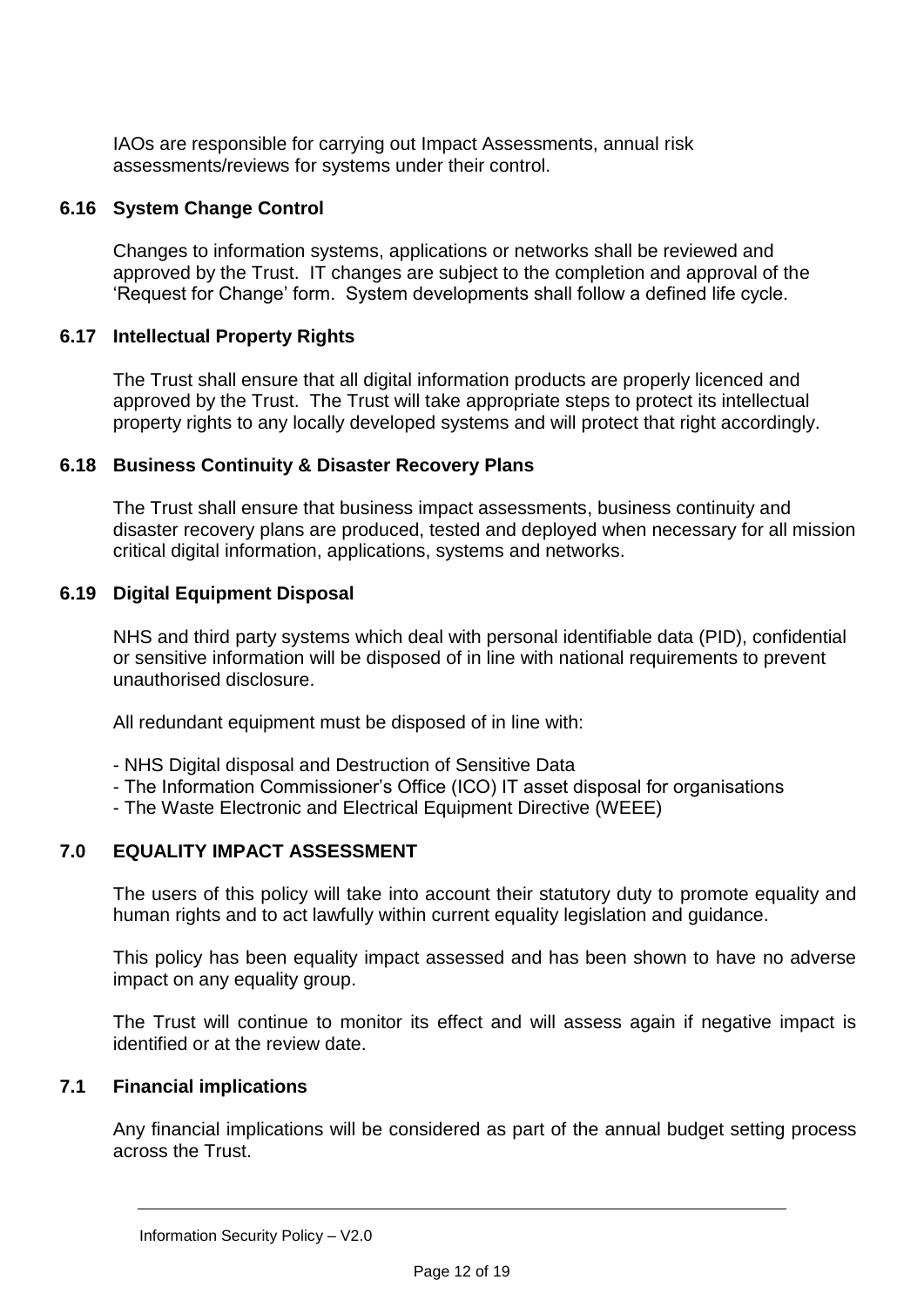# **7.2 Risk Implications / Risk Assessment**

There are no risk implications associated with this policy subject to successful implementation and compliance. The implementation of this policy mitigates risk around inappropriate use of digital assets and the standards within the Information Governance Toolkit.

# **8.0 MONITORING, CONTROL AND AUDIT**

| <b>Monitoring Process</b>           | <b>Requirements</b>                                                                                                                                                                                                                                                                                                                                      |  |
|-------------------------------------|----------------------------------------------------------------------------------------------------------------------------------------------------------------------------------------------------------------------------------------------------------------------------------------------------------------------------------------------------------|--|
| Who                                 | The Threat Assessment Group (TAG)                                                                                                                                                                                                                                                                                                                        |  |
| <b>Standards Monitored</b>          | Audit of system access and data use by staff;<br>Trend analysis on system access;<br>$\bullet$<br>Review of enhanced privileged access assignment<br>$\bullet$<br>to digital information assets;<br>Reports on lost or stolen mobile devices;<br>$\bullet$<br>Reports on redundant mobile devices usage;<br>$\bullet$<br>Monitoring of network activity. |  |
| When                                | Bi-annually                                                                                                                                                                                                                                                                                                                                              |  |
| How                                 | Audit                                                                                                                                                                                                                                                                                                                                                    |  |
| Presented to                        | <b>Information Governance Steering Group</b>                                                                                                                                                                                                                                                                                                             |  |
| Monitored by                        | <b>Information Governance Steering Group</b>                                                                                                                                                                                                                                                                                                             |  |
| Completion/Exception<br>reported to | <b>Quality and Safety Committee</b>                                                                                                                                                                                                                                                                                                                      |  |
|                                     |                                                                                                                                                                                                                                                                                                                                                          |  |
| Who                                 | <b>Information Governance Manager</b>                                                                                                                                                                                                                                                                                                                    |  |
| <b>Standards Monitored</b>          | Completion of mandatory data security and awareness<br>training                                                                                                                                                                                                                                                                                          |  |
| When                                | Bi-annually                                                                                                                                                                                                                                                                                                                                              |  |
| How                                 | Audit                                                                                                                                                                                                                                                                                                                                                    |  |
| Presented to                        | <b>Information Governance Steering Group</b>                                                                                                                                                                                                                                                                                                             |  |
| Monitored by                        | <b>Information Governance Steering Group</b>                                                                                                                                                                                                                                                                                                             |  |
| Completion/Exception<br>reported to | <b>Quality and Safety Committee</b>                                                                                                                                                                                                                                                                                                                      |  |

Areas of non-conformance will be highlighted to the relevant departments and recommendations suggested to tighten controls or make adjustments to related procedures.

## **9.0 TRAINING**

Information security awareness is included in the mandatory training. Ongoing information campaigns take place throughout the year to ensure that staff awareness is maintained.

Information Security Policy – V2.0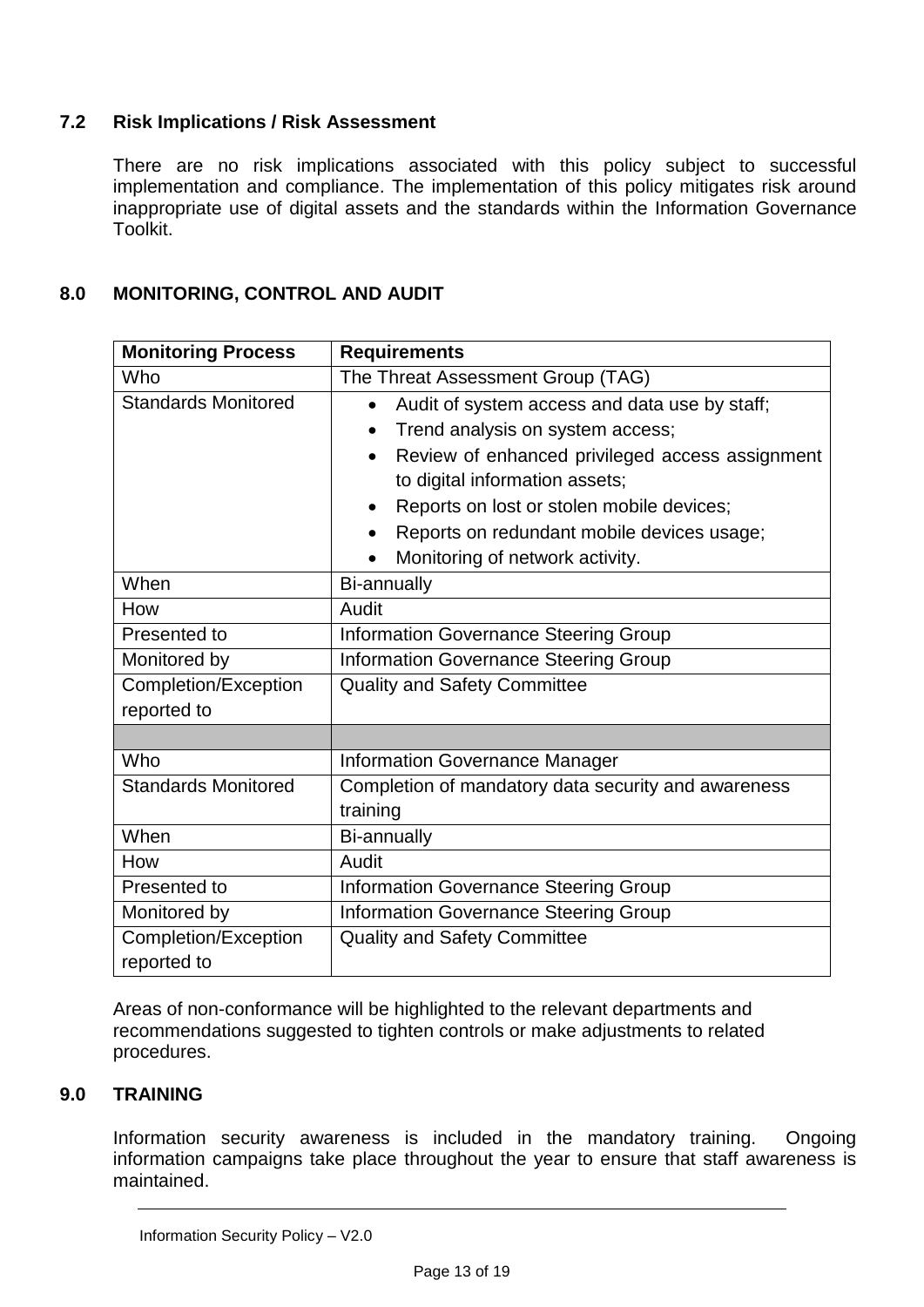Training is provided both face to face and via e-learning and this includes specific training for Information Asset Owners/Administrators.

## **10.0 DEFINITIONS**

The following terms are used within this policy:

| AV          | Anti-virus                                                           |  |  |
|-------------|----------------------------------------------------------------------|--|--|
| <b>GDPR</b> | <b>General Data Protection Regulations</b>                           |  |  |
| <b>IAA</b>  | <b>Information Asset Administrator</b>                               |  |  |
| <b>IAO</b>  | <b>Information Asset Owner</b>                                       |  |  |
| <b>IGSG</b> | Information Governance Steering Group                                |  |  |
| <b>IT</b>   | <b>Information Technology</b>                                        |  |  |
| <b>RMC</b>  | <b>Risk Management Committee</b>                                     |  |  |
| <b>SIRO</b> | <b>Senior Information Risk Owner</b>                                 |  |  |
| <b>TAG</b>  | Threat Assessment Group. It consists of 4 members of IT Services:    |  |  |
|             | IT Business Manager, Infrastructure Services Manager, Infrastructure |  |  |
|             | Support Manager, Server SME all of whom are based at Eldon Court.    |  |  |

## **11.0 BEST PRACTICE, EVIDENCE AND REFERENCES**

- Freedom of Information Act 2000
- Health & Social Care (Safety & Quality) Act 2015
- Computer Misuse Act 1990
- Network and Information System Regulations (NIS) 2017
- The General Data Protection Regulations/ Data Protection Act 2018
- Human Rights Act 1998
- Information Security Management: NHS Code of Practice DH 2007
- Information Security Code of Practice DH
- NHS Digital Information Governance Toolkit
- Telecommunications (Lawful Business Practice) Interception of communications regulations 2000
- Risk Management Strategy & Policy/Procedures
- Information Governance Policy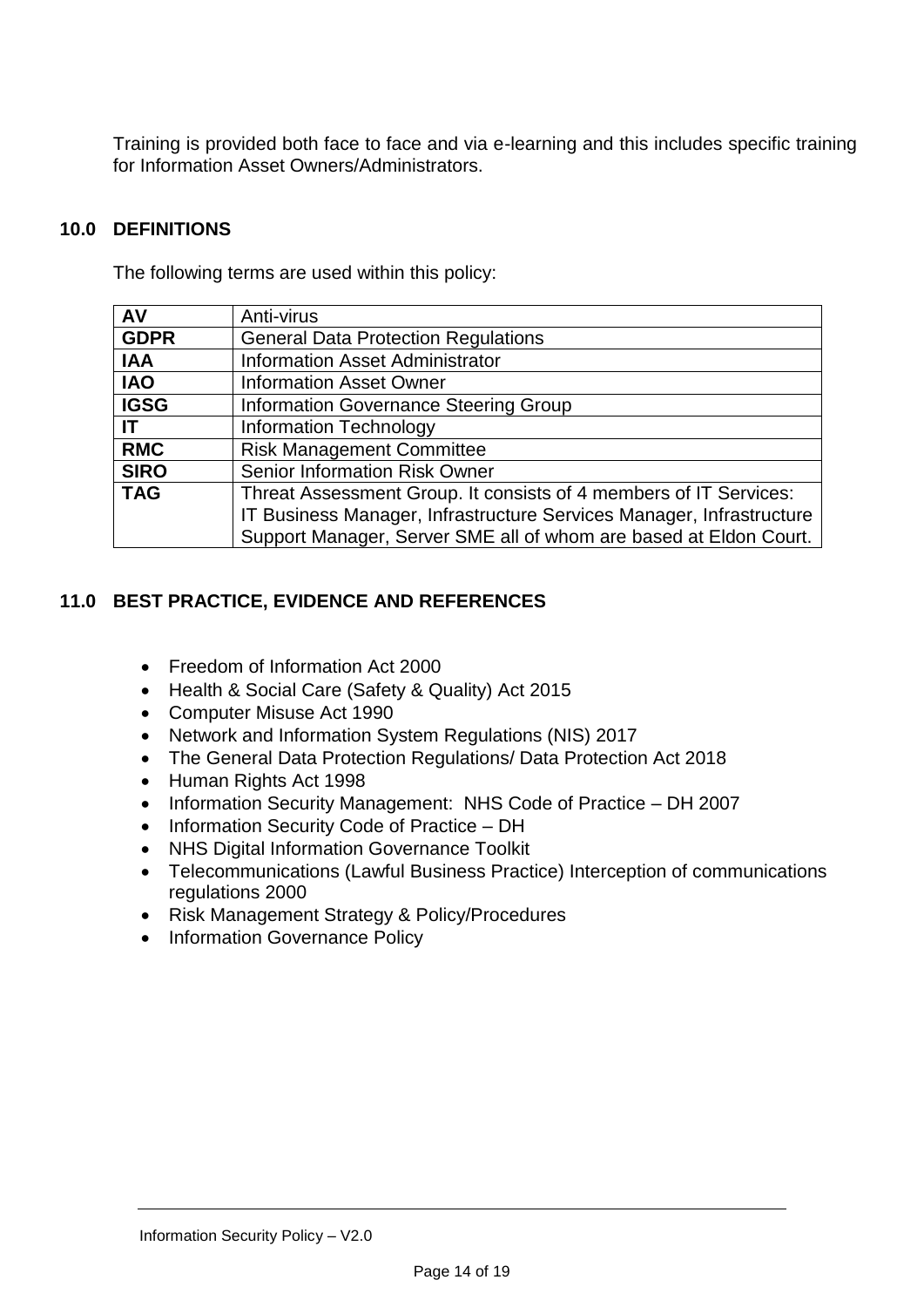## **Checklist for the Review and Approval of Procedural Documents**

To be completed and attached to any procedural document that requires ratification

|    | Title of document being reviewed:                                                                          | Yes/No | <b>Comments</b>                              |
|----|------------------------------------------------------------------------------------------------------------|--------|----------------------------------------------|
| 1. | <b>Title</b>                                                                                               |        | Information Security & Access Control Policy |
|    | Is the title clear and unambiguous? It<br>should not start with the word policy.                           | Yes    |                                              |
|    | Is it clear whether the document is a<br>guideline, policy, protocol or standard?                          | Yes    |                                              |
| 2. | <b>Rationale</b>                                                                                           | Yes    |                                              |
|    | Are reasons for development of the<br>document stated? This should be in the<br>purpose section.           | Yes    |                                              |
| 3. | <b>Development Process</b>                                                                                 |        |                                              |
|    | Does the policy adhere to the Trust policy<br>format?                                                      | Yes    |                                              |
|    | Is the method described in brief? This<br>should be in the introduction or purpose.                        | Yes    |                                              |
|    | Are people involved in the development<br>identified?                                                      | Yes    |                                              |
|    | Do you feel a reasonable attempt has been<br>made to ensure relevant expertise has<br>been used?           | Yes    |                                              |
|    | Is there evidence of consultation with<br>stakeholders and users?                                          | Yes    |                                              |
| 4. | <b>Content</b>                                                                                             |        |                                              |
|    | Is the objective of the document clear?                                                                    | Yes    |                                              |
|    | Is the target population clear and<br>unambiguous?                                                         | Yes    |                                              |
|    | Are the intended outcomes described?                                                                       | Yes    |                                              |
|    | Are the statements clear and<br>unambiguous?                                                               | Yes    |                                              |
|    | Are all terms clearly explained/defined?                                                                   | Yes    |                                              |
| 5. | <b>Evidence Base</b>                                                                                       |        |                                              |
|    | Has a comprehensive literature search<br>been conducted to identify best evidence to<br>inform the policy? | Yes    |                                              |
|    | Have the literature search results been<br>evaluated and key documents identified?                         | Yes    |                                              |
|    | Have the key documents been critically<br>appraised?                                                       | Yes    |                                              |
|    | Are key documents cited within the policy?                                                                 | Yes    |                                              |
|    | Are cited documents referenced?                                                                            | Yes    |                                              |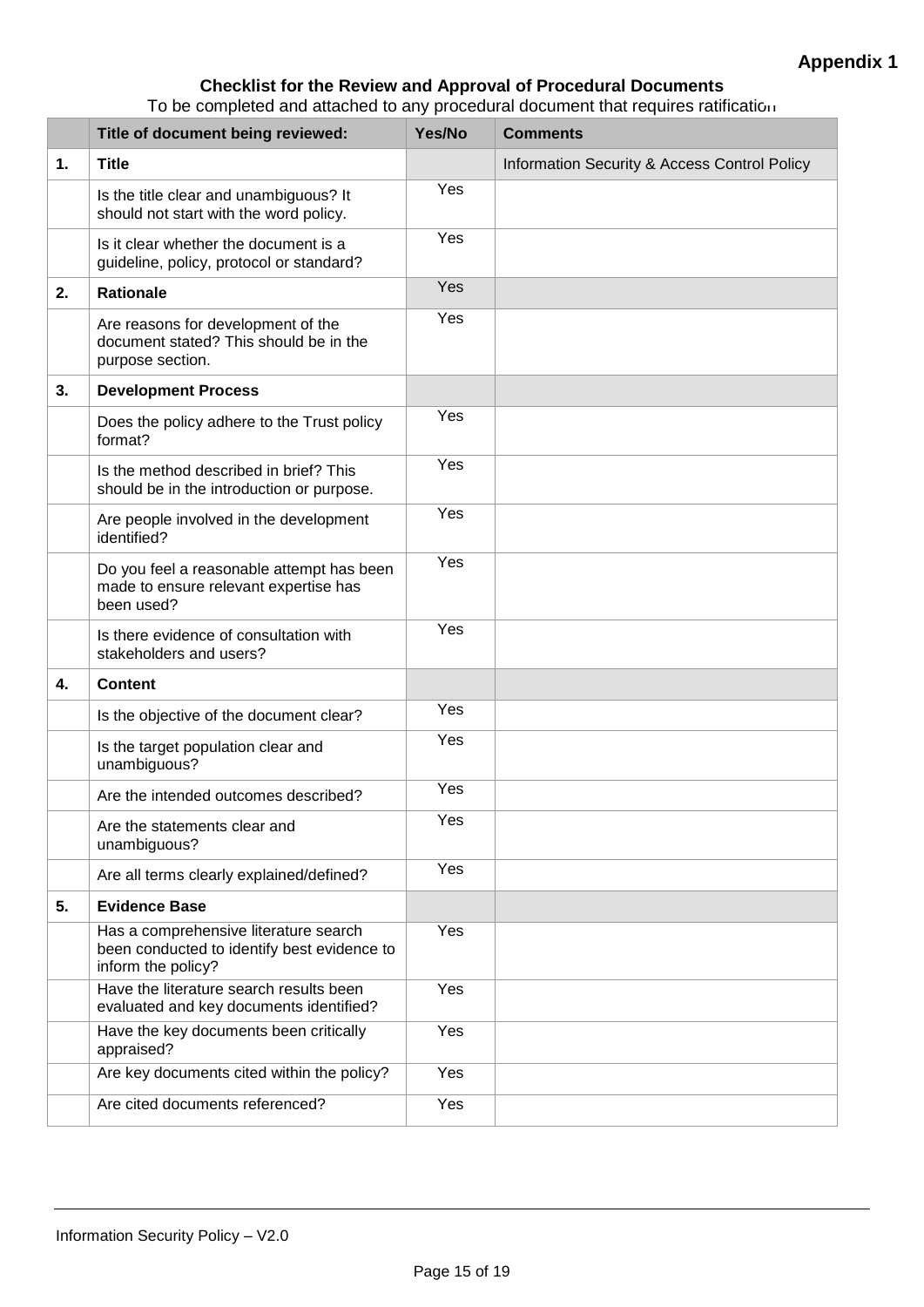| 6.  | Approval                                                                                                                           |     |  |
|-----|------------------------------------------------------------------------------------------------------------------------------------|-----|--|
|     | Does the document identify which<br>committee/group will approve it?                                                               | Yes |  |
|     | If appropriate have the joint Human<br>Resources/staff side committee (or<br>equivalent) approved the document?                    | No  |  |
|     | For Trust wide policies has the appropriate<br>Executive lead approved the policy?                                                 | Yes |  |
| 7.  | <b>Dissemination and Implementation</b>                                                                                            |     |  |
|     | Is there an outline/plan to identify how this<br>will be done?                                                                     | Yes |  |
|     | Does the plan include the necessary<br>training/support to ensure compliance?                                                      | Yes |  |
| 8.  | <b>Document Control</b>                                                                                                            |     |  |
|     | Does the document identify where it will be<br>held?                                                                               | Yes |  |
|     | Have archiving arrangements for<br>superseded documents been addressed?                                                            | Yes |  |
| 9.  | <b>Process to Monitor Compliance and</b><br><b>Effectiveness</b>                                                                   |     |  |
|     | Are there measurable standards or KPIs to<br>support the monitoring of compliance with<br>and effectiveness of the document?       | Yes |  |
|     | Is there a plan to review or audit<br>compliance with the document?                                                                | Yes |  |
| 10. | <b>Review Date</b>                                                                                                                 | Yes |  |
|     | Is the review date identified?                                                                                                     | Yes |  |
|     | Is the frequency of review identified? If so<br>is it acceptable?                                                                  | Yes |  |
| 11. | <b>Overall Responsibility for the Document</b>                                                                                     |     |  |
|     | Is it clear who will be responsible for co-<br>ordinating the dissemination,<br>implementation and review of the<br>documentation? | Yes |  |

| <b>Reviewer</b>                                                                                                    |  |                          |                                        |
|--------------------------------------------------------------------------------------------------------------------|--|--------------------------|----------------------------------------|
| If you are assured that the correct procedure has been followed for the consultation of this policy, sign and date |  |                          |                                        |
| Name                                                                                                               |  | Date                     | January 2019                           |
| Signature                                                                                                          |  | Approving<br>Committee/s | TAG/IGSG/Policies and Procedures Group |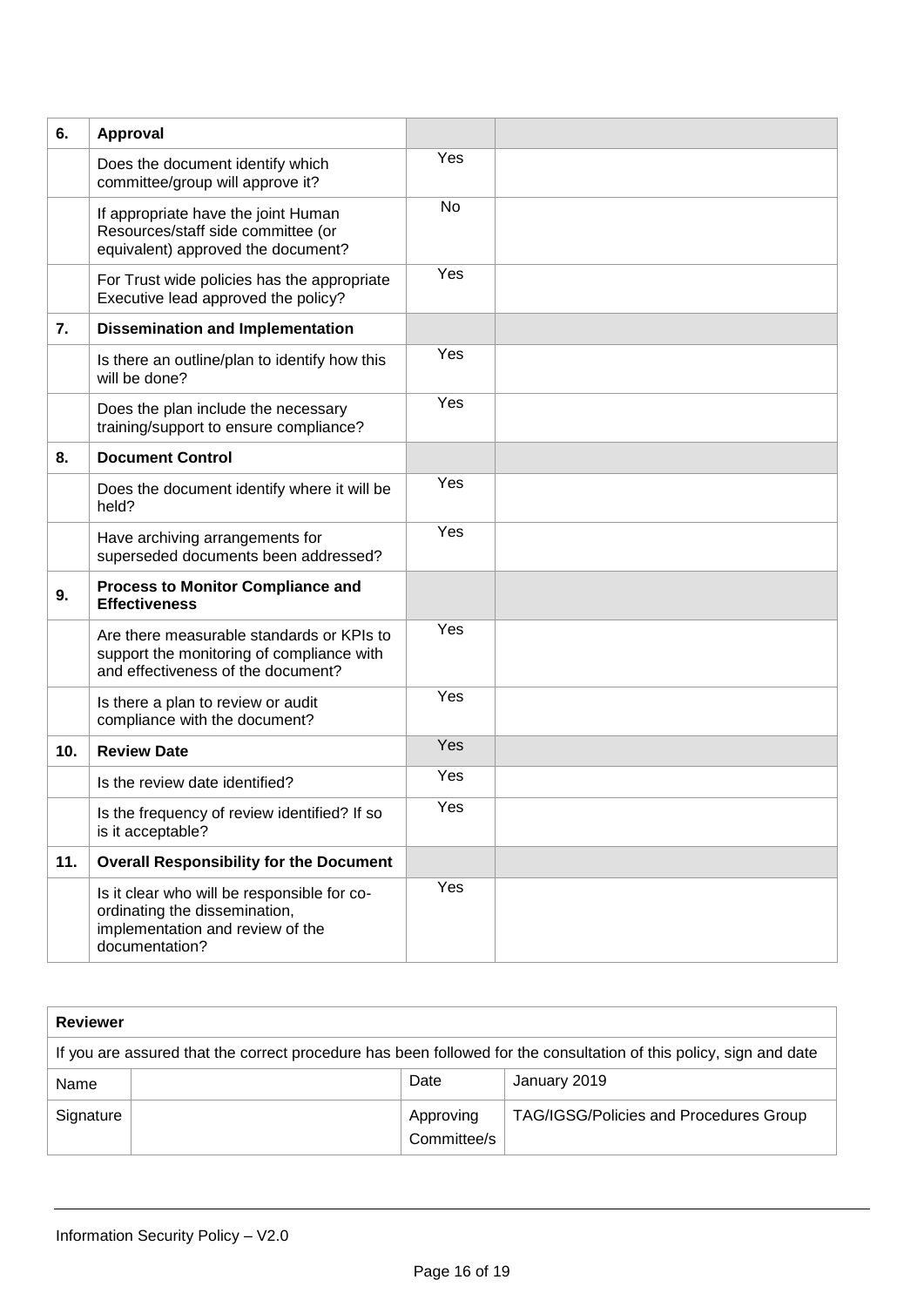| Lead Manager (Local Policies) / Director (Trust Wide Policies)                                                                                                                               |  |                          |                                        |
|----------------------------------------------------------------------------------------------------------------------------------------------------------------------------------------------|--|--------------------------|----------------------------------------|
| If you are assured that the correct procedure has been followed for the consultation of this policy, sign and date<br>it and forward to the Compliance and Risk Department for ratification. |  |                          |                                        |
| Name                                                                                                                                                                                         |  | Date                     |                                        |
| Signature                                                                                                                                                                                    |  | Approving<br>Committee/s | TAG/IGSG/Policies and Procedures Group |
| <b>Ratification Committee Approval</b>                                                                                                                                                       |  |                          |                                        |
| Quality Board minute number:<br>PPG minute number:<br><b>TMB minute number:</b>                                                                                                              |  |                          |                                        |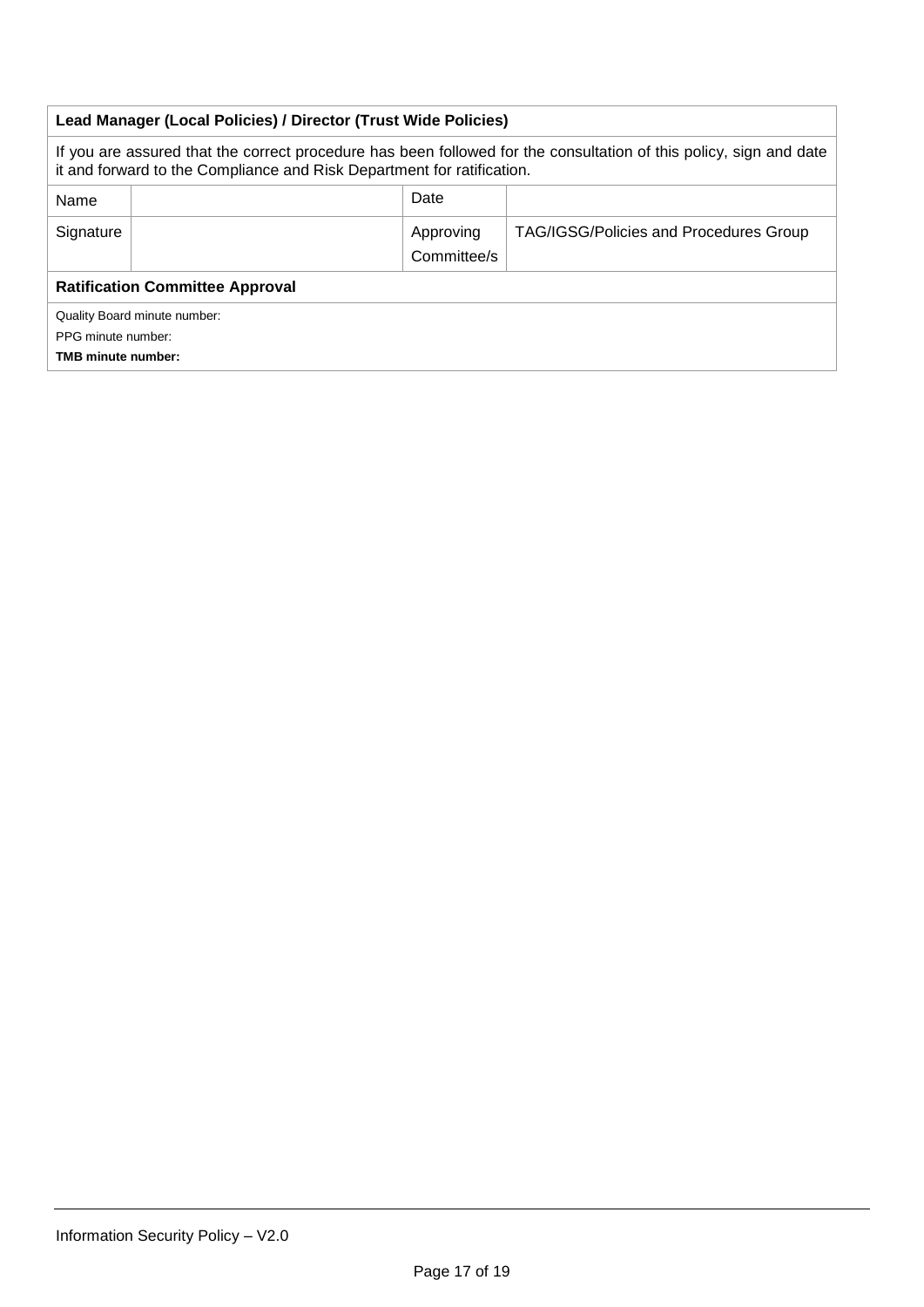# **Appendix 2**

# **Service Overview & Improvement Action Plan: Equality Analysis Form**

| <b>Title: Information Security &amp; Access</b><br><b>Control Policy</b> | What are the intended outcomes of this work?                                                                                                                                                                                                                                                |  |  |
|--------------------------------------------------------------------------|---------------------------------------------------------------------------------------------------------------------------------------------------------------------------------------------------------------------------------------------------------------------------------------------|--|--|
|                                                                          | To provide a balance between security and ease of use by providing a comprehensive and consistent<br>approach to the security management of digital information across the Trust in line with the Department of<br>Health Information Security Management NHS Code of Practice (April 2007) |  |  |
| Who will be affected? All staff                                          | Evidence: N/A                                                                                                                                                                                                                                                                               |  |  |

ANALYSIS SUMMARY: considering the above evidence, please summarise the impact of the work based on the Public Sector equality duty outcomes against the 9 Protected characteristics

| Public<br><b>Sector Duty</b> | Eliminate discrimination, harassment<br>and victimisation                                                                                          | Advance equality of opportunity | Promote good relations between<br>groups |
|------------------------------|----------------------------------------------------------------------------------------------------------------------------------------------------|---------------------------------|------------------------------------------|
| Protected                    |                                                                                                                                                    |                                 |                                          |
| <i>Characteristics</i>       |                                                                                                                                                    |                                 |                                          |
| (highlight as                |                                                                                                                                                    |                                 |                                          |
| appropriate)                 |                                                                                                                                                    |                                 |                                          |
| AGE / DISABILITY/            | No Impact                                                                                                                                          | No Impact                       | No Impact                                |
| <b>RACE</b>                  |                                                                                                                                                    |                                 |                                          |
| SEX (Gender)/                | No Impact                                                                                                                                          | No Impact                       | No Impact                                |
| <b>GENDER</b>                |                                                                                                                                                    |                                 |                                          |
| <b>REASSIGNMENT</b>          |                                                                                                                                                    |                                 |                                          |
| <b>RELIGION or BELIEF/</b>   | No Impact                                                                                                                                          | No Impact                       | No Impact                                |
| <b>SEXUAL</b>                |                                                                                                                                                    |                                 |                                          |
| <b>ORIENTATION</b>           |                                                                                                                                                    |                                 |                                          |
| <b>PREGNANCY &amp;</b>       | No Impact                                                                                                                                          | No Impact                       | No Impact                                |
| <b>MATERNITY</b>             |                                                                                                                                                    |                                 |                                          |
| <b>MARRIAGE &amp; CIVIL</b>  | No impact                                                                                                                                          | Not applicable at present       | Not applicable at present                |
| <b>PARTNERSHIP</b>           |                                                                                                                                                    |                                 |                                          |
|                              | What is the overall impact? There are no negative implications associated with this policy. The implementation promotes positive opportunities and |                                 |                                          |
|                              | relationships between all groups and is in accordance with the new General Data Protection Regulations.                                            |                                 |                                          |
|                              |                                                                                                                                                    |                                 |                                          |